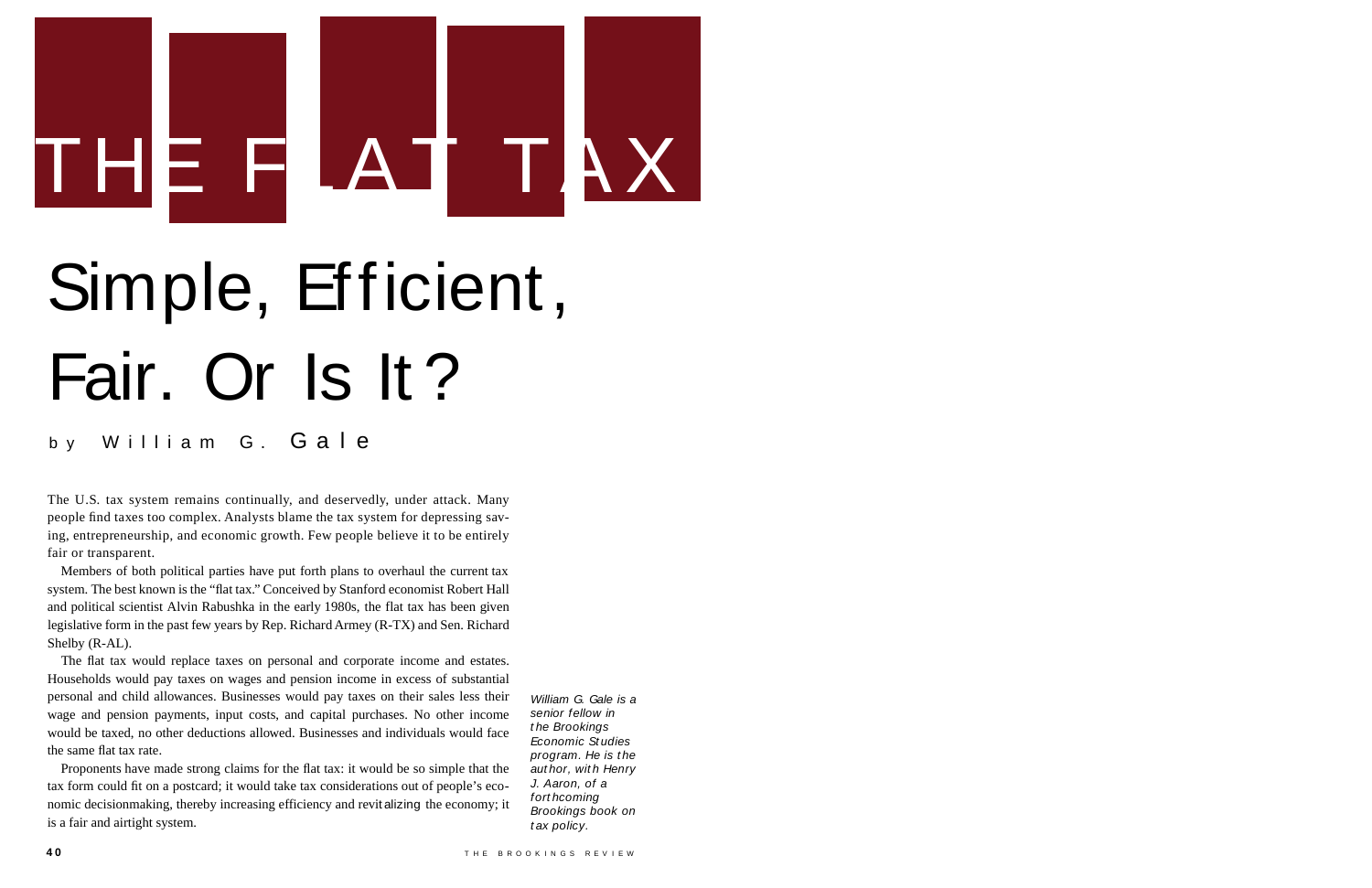In theory, the flat tax is, indeed, a clever, principled approach to changing the nature of federal taxation. Whether it could satisfactorily meet the competing demands placed on the tax system—fairness, simplicity, growth—and the transition to the real world is an open question.

Just What Is the Flat Tax? The flat tax is not an income tax, but a consumption tax. The simplest form of consumption tax is a tax on retail sales. If we switch to a consumption tax, why not just adopt the simplest?

Implementing a national retail sales tax would be problematic for several reasons. First, it would be regressive. Poor households consume a much greater share of their income than do other households. Taxing their total consumption would be a large burden, especially compared with the current income tax system, which channels money to many poor working households via the earned income tax credit. In addition, as the sales taxes that now exist in 45 states have shown, it is often hard to distinguish business-to-business sales from business-to-household sales. But if each sale from business to business is taxed, the eventual product is taxed several times, resulting in "cascading," a problem that encourages firms to integrate vertically and also creates capricious redistributions of tax burdens across goods and people. Most important, though, a retail sales tax with a rate high enough well over 30 percent—to replace existing federal taxes would be very hard to enforce. European countries

that have tried to raise significant revenue by retail sales taxes have found that they become unadministrable at rates as low as  $10-12$  percent. They have therefore shifted to a different form of consumption tax, a value-added tax (VAT).

The VAT avoids cascading because sales between businesses wash out. The baker who sells bread to the grocer pays VAT on the sale, but the grocer deducts the purchase in calculating his VAT. The VAT is also easier to enforce. One reason is that the seller, in trying to decide whether to report a transaction to the tax authorities, knows that the buyer will file the transaction with the tax authorities to claim the deduction for funds spent.

A sales tax and a VAT differ in the point at which they are exacted: a sales tax, on the final sale price; a VAT, at each stage of production. Under a VAT, each business pays a tax on the difference between gross revenues from all sales (including business-to-business sales) and the cost of materials, including capital goods. Thus it pays taxes on wages, interest, and profits, the sum of which represents the value added by the firm in providing goods and services.

Like the sales tax, however, the VAT is regressive. Governments can address that problem by exempting from taxation, say, the first \$20,000 of consumption by sending each family a check for \$5,000 (assuming a 25 percent tax rate). But financing such transfers requires higher tax rates. Targeting the transfers to the poor would mean that rates would not have to be raised as much, but it would require all households to



# IN T HEORY A ND PRA CT ICE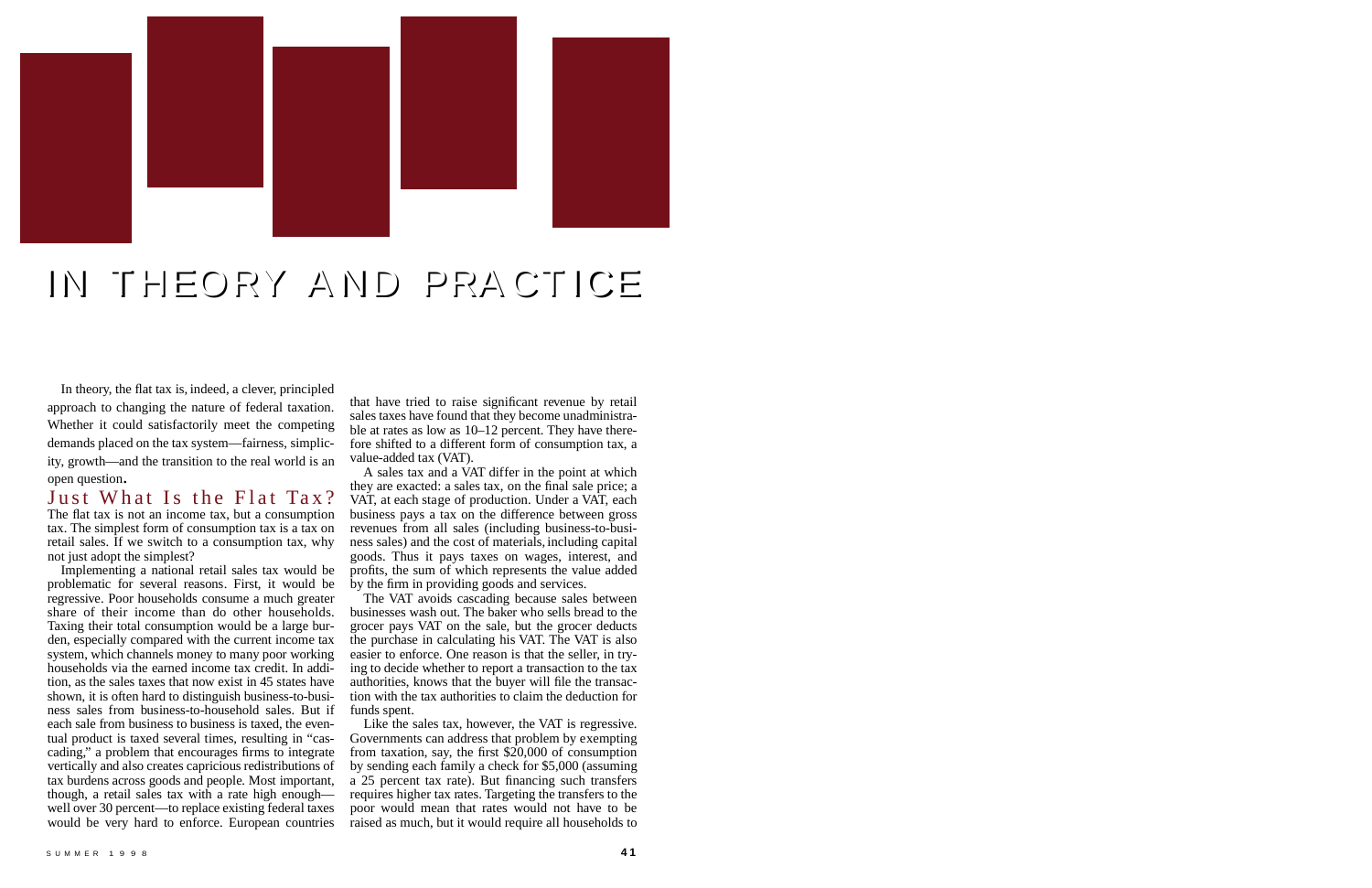file information on income, thus sacrificing some of across the board, or set rates as low as 13.5 percent. the simplicity gain.

#### H ow Does the Flat Tax Differ from the Current System?

Today's federal "income" tax is actually a hybrid between an income and a consumption tax. A pure income tax would tax all labor earnings and capital income, whether realized in cash, in kind, or accrued. But the current system does not tax certain forms of income, such as employer-provided health insurance or accrued gains on unsold assets. And it taxes some income more than once: in the case of corporate earnings, once at the corporate level and again at the individual level when distributed as dividends. It also taxes some items not properly considered in come, such as the inflationary components of interest p ayments and realized capital gains. The flat tax would not tax capital income—such as interest, dividends, and capital gains—at the household level, or financial flows at any level. On the other hand, most saving—in pensions, IRAs, and so forth—is already taxed as it would be under a consumption tax.

The flat tax is a VAT, with two adjustments that help address the regressivity problem. First, businesses deduct wages and pensions, along with materials costs and capital investments. Second, the wages and pensions that businesses deduct are taxed at the individual (or household) level above a specified exemption. Dividing the VAT into two parts, one for businesses and one for households, makes possible the family exemptions that can ease the burden of the consumption tax for lower-income households.

> nomic depreciation of their assets, instead of allowing them to deduct all investment expenses the year they are made, the flat tax would then be a flat income tax.

But in recent years, different variants of the flat tax have begun to take on some features of today 's income tax. Sen. Arlen Spector's (R-PA) proposal would reinstate the mortgage and charity deduc-

Unlike the flat tax, the current income tax also permits dozens of allowances, credits, exclusions, and deductions. Taken together these "loopholes" reduced personal tax collections by some \$1.3 trillion in 1993, about 50 percent of the actual tax base. Eliminating them all would make it possible to reduce tax rates

The income tax is graduated: its six rates—0, 15, 28, 31, 36, and  $39.\overline{6}$  percent—rise with taxable income. Multiple tax rates increase progressivity, but raise compliance and administrative costs and the importance of the deductions. A deduction that matters little when the tax rate is 10 percent is of much more consequence when the rate is 40 percent.

But the biggest differences between the existing system and the flat tax arise not because of large inherent differences in the underlying tax base. In fact, if the flat tax allowed firms to deduct investment expenditures over time, in accordance with the eco-

> Rather, the key point is that the differences arise because, in response to a variety of political pressures, the existing tax system has strayed from a pure income tax structure. Indeed, perhaps the crucial question about the flat tax is how it would respond to those same pressures if it were to move from idea to reality.

The Armey-Shelby flat tax proposal features a \$31,400 exemption for a family of four and a 20 percent tax rate. After two years the exemption would rise to \$33,300 and the rate would fall to 17 percent. (The low tax rate is possible because the proposal is not " revenue neutral"; that is, it combines tax reform with a tax cut.)

tions. So would Pat Buchanan's, which would also tax at least some capital income at the household level. The Kemp Commission favored deductions for payroll taxes and for mortgage interest and charity. Robert Dole voiced a wish to protect deductions for mortgages, charity, and state and local taxes.

Tax ref orm t hat

collects the same

in a new way will

r edist ribut e t ax

burdens among

often try to

necessarily

amount of revenue

prev ent ref orm or

" transition relief"

to avoid or delay

the full brunt of

t o secure

t axpayers. Those

who stand to lose

t he new law .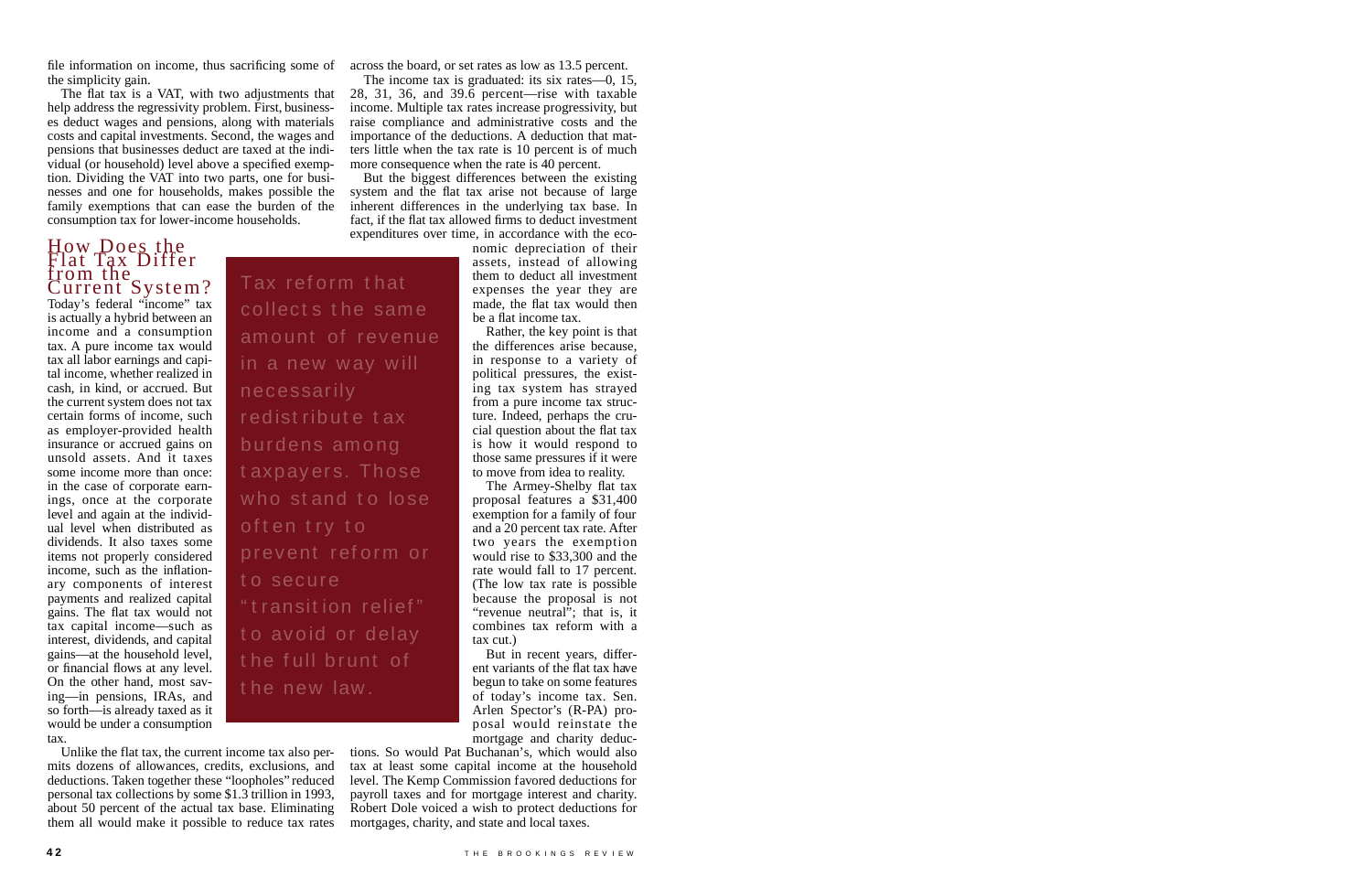These cracks in the flat tax armor, appearing long before serious legislative action takes place, suggest that the pressures that led to an impure income tax are likely to affect the flat tax as well.

### Political and Economic Dilemmas in Tax Reform

Richard Armey, like some other advocates of the flat tax, candidly links his proposal to big tax cuts (although he does not specify how he would cut government spending to make up for the lost revenue). Because it is misleading to compare a plan that simultaneously reforms the tax structure and cuts taxes with the existing system, I will lay out the issues raised by the flat tax without the confounding effects of tax reduction.

Tax reform that collects the same amount of revenue in a new way will necessarily redistribute tax burdens among taxpayers. Those who stand to lose often try to prevent reform or to secure "transition" relief" to avoid or delay the full brunt of the new law. The flat tax embodies this problem in stark form, because it proposes a single rate on businesses and on household money wages above a threshold, with no deductions and no transition relief.

The biggest transition problem for the flat tax involves business. Under the current system, businesses may deduct depreciation, the loss of value of capital assets over their useful lives, in computing taxable business income. Under the flat tax, businesses can deduct the full value of the asset the year it is purchased. The practical problem is what to do about assets that have not been fully depreciated when the new tax takes effect.

The pure flat tax would allow no deductions for depreciation on existing assets. But companies that lose their existing depreciation deductions will claim unfair treatment. And the stakes are high. In 1993, corporations claimed \$363 billion in depreciation deductions, unincorporated businesses about one-third that.

Similarly, under the current system many businesses have net operating losses that they can carry forward as offsets against future profits. And businesses' interest payments are deductible because they are a cost of earning income. The flat tax would disallow both the carryforwards and the deduction for interest payments. Firms that depend on those provisions will press for transition relief under the flat tax.

F lat tax advocates have already acknowledged the need for transition relief. The Kemp Commission, for example, recommended that policy makers "take" care to protect the existing savings, investment, and other assets" during a transition to a new tax system.

A pure flat tax would scrap these longstanding provisions. Without question, doing so would hurt the affected sectors of the economy. That, after all, is one of the points of tax reform: using the tax code to subsidize these sectors has channeled too many of society's resources to them. Removing the subsidy would make for a more efficient overall allocation of resources across sectors. But the affected groups are not likely to see things that way.

Under current tax law, for example, owner-occupied housing enjoys big advantages over other investments. Homeowners may deduct mortgage interest and property taxes without being required to report the imputed rental income they receive as owners. These deductions increase demand for owner-occupied housing and boost the price of housing and land. By treating owner-occupied housing and other assets alike, the flat tax would reduce the relative price of housing. Estimates of how much range widely, but even declines as low as  $5-10$  percent would hurt homeowners and could affect lending institutions through increased defaults.

Confronted with these realities, is Congress likely to end the tax advantages of owner-occupied housing? Perhaps not. But retaining the mortgage interest deduction means that tax rates would have to be higher to replace revenue lost from the deduction.

The same story would unfold with each of the other long-standing deductions. Under the flat tax, health insurance would no longer be deductible by businesses and would become taxable at the flat tax rate. Jonathan Gruber and James Poterba calculate that the change would boost the price of health in surance by an average of 21 percent and reduce the number of people who are insured by between  $5.5$  million and  $14.3$  million people. Pressure to keep the deduction would be strong. But if Congress were to retain it, the flat tax base would

But these political concessions carry a big price tag. Transition relief will reduce the size of the tax base and therefore require higher tax rates on the rest of the base. Policymakers will have to choose: the more transitional relief they provide, the less efficient the new tax system.

#### What about the Existing Deductions?

Many prominent features of the income tax have long been a part of American economic life. The original (1913) income tax allowed deductions for mortgage interest and for state and local income and property taxes. Deductions for charity and employer-financed health insurance followed by 1918.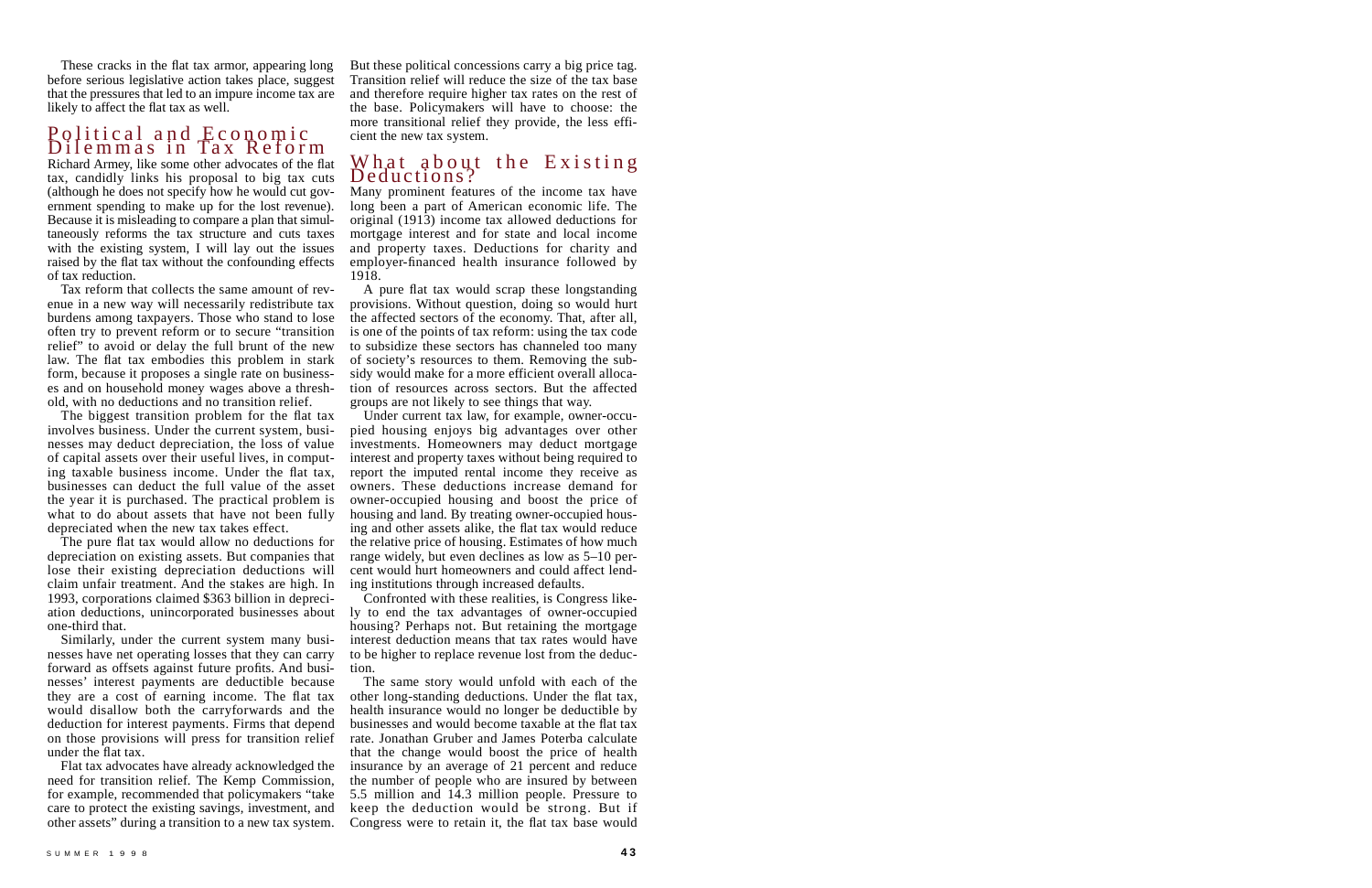shrink, and rates would have to rise to maintain revenues.

Likewise, terminating the charitable contributions deduction would reduce charitable giving  $$ and at a time when cuts in government spending are being justified on the grounds that private philanthropy should pick up the slack. But retaining the deduction means a higher tax rate to maintain revenues.

## $F_i$  at  $T_i$  ax  $T_i$  Trade-Offs: How Much?

It is hard to look at

By my calculations, the Armey-Shelby plan with a 17 percent rate would have raised \$138 billion less in 1996 than the current system. Even a 20 percent rate, which Jack Kemp referred to as the maximum acceptable flat tax rate in press conferences after the Kemp Commission report was released, would result in a shortfall of \$29 billion. Allowing businesses to grandfather existing depreciation  $deductions$  one form of transition relief—would raise the required rate to 23.1 percent. Allowing deductions for mortgage interest payments. as well as transition relief, would raise the required rate to 24.4 percent. If the deduc-

#### The Flat Tax and Economic Growth Retaining existing deductions and providing transition relief will also eat into the economic growth that flat tax advocates

loss would be just over \$100 billion.

Finally, retaining current payroll tax deductions for businesses would raise the required rate to 32 percent. The revenue shortfall, at a 20 percent tax rate, would be a whopping \$280 billion a year. Even at a 25 percent tax rate, the revenue shortfall would be about

In short, the flat tax is unlikely to be adopted in its pure form. What are the budget implications of various policy changes to the pure flat tax structure?

\$163 billion.

Politicians might find it hard to support a flat tax with these rates, since more than three-quarters of taxpayers now face a marginal tax rate of 15 percent or less, and less than 4 percent pay more than 28 percent on the margin. On the other hand, capping the rate at 20 percent or 25 percent would generate large losses in tax revenues that might also be hard to support.

One thing is clear. The flat tax is considered a simple tax with a relatively low rate in large part because it eliminates, on paper, deductions and exclusions that

no Congress has dared touch.

claim the tax will spur. The most complete economic model that generates realistic estimates of the impact of the flat tax on growth, developed by Alan Auerbach of the University of California, Laurence Kotlikoff of Boston University, and several other economists, finds that moving from the current system to a pure, flat rate, consumption tax, with no exemptions, no deductions, and no transition relief or other adjustments, would raise output, relative to what it would have been under the income tax, by 6.9 percent after the first 2 years, 9 percent after 9 years, and almost 11 percent in the long run. These are remarkably

large gains, but they vanish as the tax plan becomes more realistic.

For example, if the personal exemption is set at  $$9,000$ , somewhat less than the  $$11,000$  personal exemption in the Armey-Shelby plan, and transition relief is provided for existing depreciation deductions, the economy would grow by only 0.6 percent over 2 years,  $1.8$  percent after 10 years, and  $3.6$  percent in the long run. Adding exemptions for children (which the Armey plan now provides) would drive these estimates to zero. Adding transition relief for interest deductions and retaining the earned income credit and deductions for mortgages, health insurance, taxes paid, and charity would reduce growth further. Thus, implementing realistic versions of the flat tax could even slow economic growth.

t he 1997 Taxpayer

Relief Act , passed

by Congress and

signed by the

president , and

believe t hat t he

the discipline to

polit ical syst em has

tion for employer-provided health insurance were also retained, the rate would rise to 26.5 percent. Adding in deductions for charitable contributions, individual deductions of state and local income and property tax payments, and the earned income tax credit would raise the rate to 29 percent. With all these adjustments, a tax rate of  $20$  percent would generate a revenue loss of well over \$200 billion. Even with a flat tax rate of 25 percent, the revenue

pass broad-based

fundament al t ax

reform.